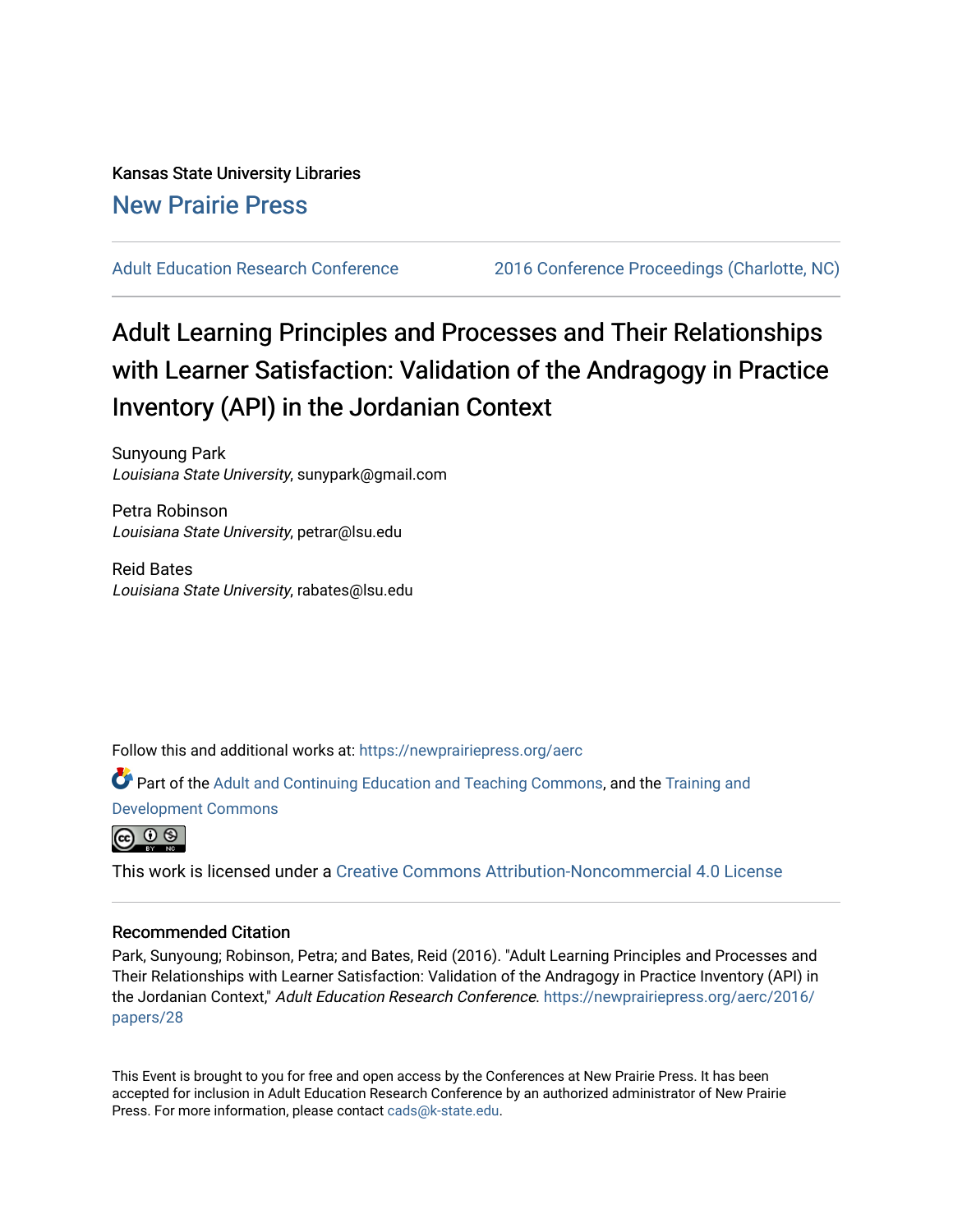# **Adult Learning Principles and Processes and Their Relationships with Learner Satisfaction: Validation of the Andragogy in Practice Inventory (API) in the Jordanian Context**

# Sunyoung Park, Petra A Robinson, and Reid Bates Louisiana State University

**Abstract**: This study aimed to assess the validity of the Andragogy in Practice Inventory (API) and to examine the relationships among adult learning principles and processes and learner satisfaction in Jordan. The results indicated that the API is a valid instrument and its components and learner satisfaction are positively related.

**Keywords**: Andragogy in Practice Inventory (API), adult learning, andragogy, learner satisfaction

## **Problem Statements and Purpose**

The Andragogy in Practice Inventory (API) was developed to assess the extent to which adult learners perceive that the learning activities they engage in are consistent with the principles and process design elements framed within the tenets of andragogy (Holton, Wilson, & Bates, 2009). After introducing API to academia, several studies have used it to examine the features of adult learners and their relationships with the principles and design elements of andragogy in the United States (Cannonier, 2014; Leigh, Whitted, & Hamilton, 2015; Watts, 2015).

However, little research has been conducted to investigate the applicability of API in an international context. Organizations in the Middle East, particularly, Jordanian organizations have relied profoundly on training and development to improve employees' job performance (Khasawneh, Bates, & Holton, 2006). It is very important for Jordanian practitioners to understand the characteristics of employees as adult learners and develop the best instructional methods for them. Additionally, it is significant to use appropriate measures to evaluate how much andragogy principles and design elements have applied to adult learning practice. Further, adult learners' satisfaction can increase when learning process and environments meet their expectations. Therefore, the purpose of this study is to assess the validity and applicability of the Andragogy in Practice Inventory (API) and to examine the relationships among adult learning principles and processes and learner satisfaction in the Jordanian context.

# **Theoretical Framework: Andragogy**

Andragogy has provided a fundamental framework for adult learning and education (Holton et al., 2009; Knowles, 1990; Knowles, Holton, & Swanson, 1998; Pratt, 1998). Scholars have described and defined andragogy in many ways (e.g., Beder & Carrea, 1988; Feuer & Gerber, 1988; Merriam & Brockett, 1997; Rachal, 2002). For instance, andragogy is viewed as a "guiding principle on how best to educate adults" (Beder & Carrea, 1988, p. 75) and "a way of thinking about working with adult learners" (Merriam & Brockett, 1997, p. 135).

Knowles (1984, 1989) defined six basic principles and eight design elements of andragogy. To successfully teach adult learners, the six basic principles shift the focus of learning from being teacher-centered to learner-centered. These principles include self-directed learning, prior experience, readiness to learn, orientation to learning, reason for learning, and intrinsic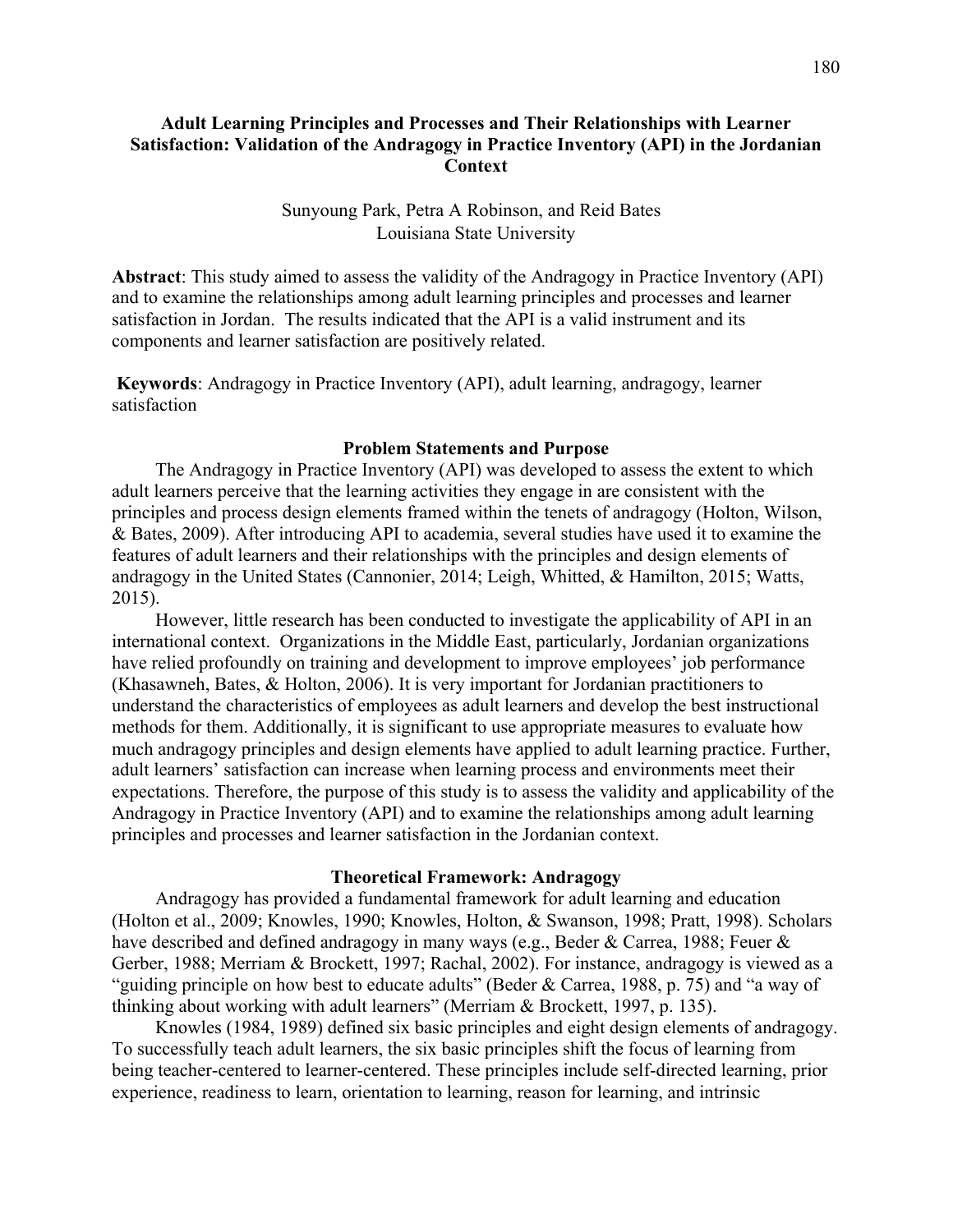motivation to learn (Knowles, 1989). The eight design elements of andragogy encompass a wide range of activities which occur before, during, and after the learning experience, including: preparing the learners, climate setting, mutual planning, diagnosis of learning needs, formulation of learning objectives, learning plan design, learning plan execution, and evaluation (Knowles, 1984). Table 1 and 2 summarize the principles and processes of andragogy

| Intrinsic motivation to learn | The learning that has the most meaning for adults is that which   |  |  |  |  |  |  |
|-------------------------------|-------------------------------------------------------------------|--|--|--|--|--|--|
|                               | has personal value.                                               |  |  |  |  |  |  |
| Readiness to learn            | Teaching and learning efforts are most effective with adults      |  |  |  |  |  |  |
|                               | who are prepared by life or work challenges to engage in new      |  |  |  |  |  |  |
|                               | learning (i.e., learning that helps them solve problems or issues |  |  |  |  |  |  |
|                               | they recognize in their lives/work).                              |  |  |  |  |  |  |
| Prior experience              | Current and past experience is seen as a rich resource for        |  |  |  |  |  |  |
|                               | learning by self and others                                       |  |  |  |  |  |  |
| Orientation to learning       | Adults prefer problem-solving approach, not a subject-centered    |  |  |  |  |  |  |
|                               | approach to learning and learn best when new learning is          |  |  |  |  |  |  |
|                               | couched in real-life context.                                     |  |  |  |  |  |  |
| Self-directed learning        | Adults learn best when they have the opportunity to control or    |  |  |  |  |  |  |
|                               | have input into the goals and purposes of a learning experience   |  |  |  |  |  |  |
|                               | and have some personal autonomy in making decisions in how        |  |  |  |  |  |  |
|                               | teaching and learning occurs.                                     |  |  |  |  |  |  |
| Need to know                  | Adults need advance information about training or learning        |  |  |  |  |  |  |
|                               | experiences in order to evaluate its relevance. This could also   |  |  |  |  |  |  |
|                               | include some advance involvement in designing and planning        |  |  |  |  |  |  |
|                               | training.                                                         |  |  |  |  |  |  |

Table 1.*Principles of Andragogy*

# Table 2.

*Learning Process Design Elements for Adult Learners*

| Preparing the learner       | Before the learning experience supply learners with advance   |
|-----------------------------|---------------------------------------------------------------|
|                             | information about the content and style of the learning       |
|                             | experience, prepare them for participation, and assist in the |
|                             | development develop realistic expectations.                   |
| Climate setting             | Establish a trusting, mutually respectful, informal,          |
|                             | collaborative, and supportive learning climate.               |
| Mutual planning             | Implement a collaborative approach to the planning of the     |
|                             | learning experience by engaging learners in planning their    |
|                             | learning experience.                                          |
| Diagnosis of learning needs | Learning needs are diagnosed through a process of mutual      |
|                             | assessment.                                                   |
| Set learning objectives     | Learning objectives are defined through a process of mutual   |
|                             | negotiation between the instructor and the adult learners.    |
| Design of the learning      | Learning plans are most effective when oriented around        |
| experience                  | learning contracts, projects and sequenced by readiness.      |
| Learning activities         | The most effective activities include inquiry projects,       |
|                             | independent study, and the use of experiential techniques.    |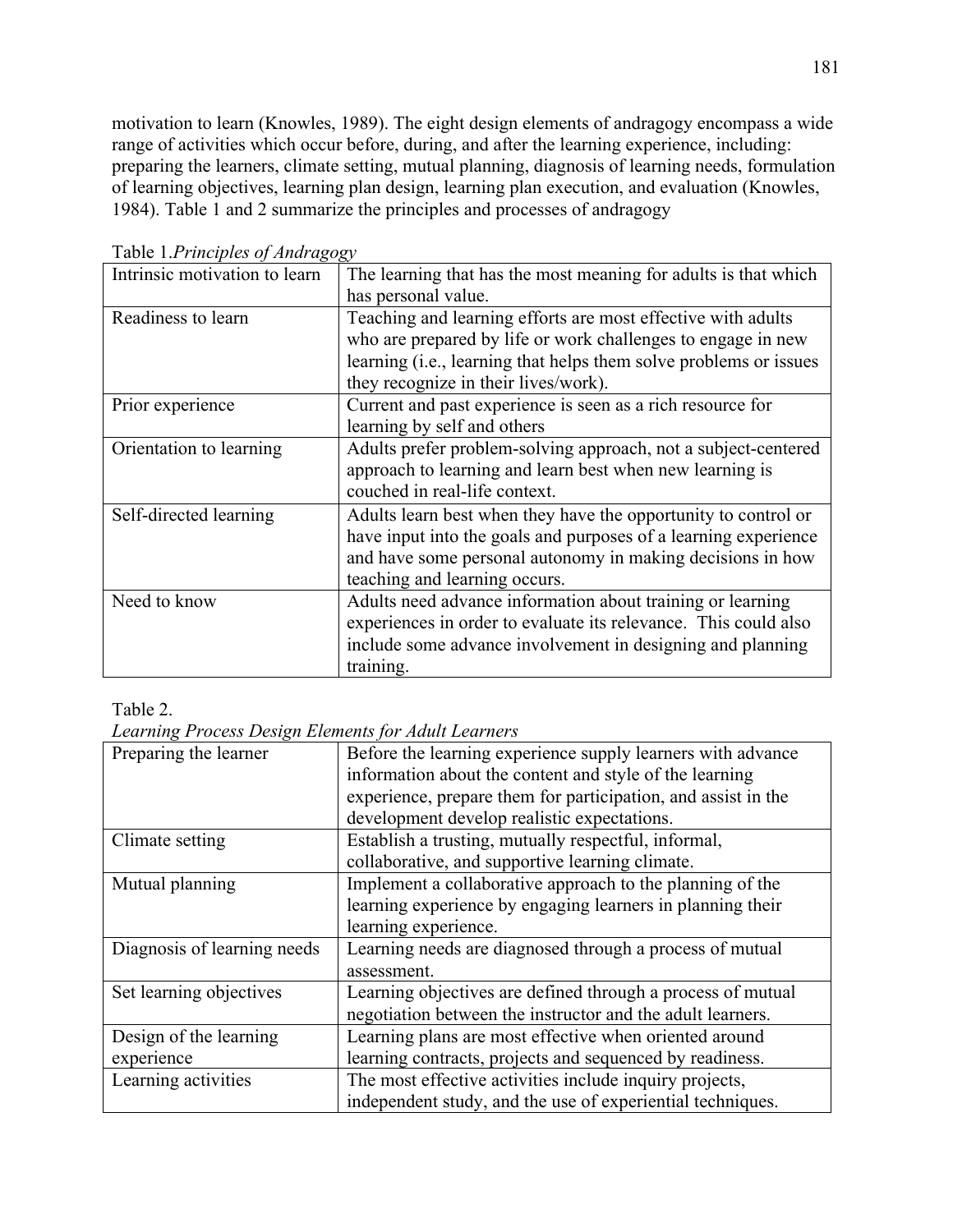| Evaluation of learning | Learning evaluation is most effective when done through the |
|------------------------|-------------------------------------------------------------|
|                        | collection of learner collected evidence that is criterion- |
|                        | referenced and validated by peers or experts.               |

When andragogical principles and design elements are adequately considered, andragogy is able to address learning needs of adults and enhance the practice of adult education by using appropriate instructional methods (Brookfield, 1986).

#### **Research Design**

The main research question for this study, Is the Andragogy in Practice Inventory (API) an appropriate measure of adult learning principles in Jordan? Both explorative factor analysis (EFA) and confirmatory factor analysis (CFA) were used to explore underlying factors and to confirm hypothesized factors in the current study.

The subjects of this study were adult learners who are 18 years and over, enrolled in a higher education institute in Jordan. Data were collected via the questionnaire with 70 items. The measure was API developed by Holton and colleagues (2009), consisting of two sections (the principles of andragogy and the learning process design elements for adult learners). Items were prepared for use in Jordan through appropriate translation procedures. The questionnaire implemented a 5-point Likert-type scale ranging from 1 (strongly disagree) to 5 (strongly agree).

#### **Findings**

A total of 305 responses were analyzed, excluding six incomplete responses. There was a slightly higher number of females (160 responses, 52.5%) than males (145 responses, 47.5%). Most responses were from 18-21 year olds (62.3%, 190 responses) and people who were 22-25 years old provided 29.2 %( 89 responses). The reliability of API was .82. Reliability for each section was .74 (Principle) and .85 (Design).

The result of EFA indicated the API has six dimensions in the principle (self-directed learning, prior experience, readiness to learn, orientation to learning, reason for learning, and motivation)and six dimensions in the design elements (preparing the learners, diagnosis of learning needs, formulation of learning objectives, diagnosis of learning experience, learning activities, and evaluation). EFA was performed using a varimax rotation approach. Items that were either substantially cross-loaded or that exhibited low loadings of .50 or less were excluded. All well-defined factor-loading values in EFA were over .52 (the principle: .52 to .92; and the design: .62 to .85, respectively).

As a result of CFA, all fitness indices of the measurement model seemed acceptable. In the principles section, all model-fit indices were found to be significant to support well-designed measurement ( $\chi$ 2 =52.33; df = 39;  $\chi$ 2 /df = 1.34; TLI = .96; CFI = .98; RMSEA = .03). In the design elements section, all model-fit indices were moderately acceptable ( $\gamma$ 2 =151.94; df = 39;  $\chi$ 2 /df = 3.89; TLI = .90; CFI = .95; RMSEA = .09). All factor-loading values of the items in CFA were acceptable, ranging from .68 to .92. The results indicated the adequate validity of all the factors. In other words, API is a valid instrument to measure the principles and design elements for adult learning in the Jordanian context.

In addition, adult learning principles and processes and learner satisfaction were significantly related. The correlations result indicated that the principles of andragogy (selfdirected learning, prior experience, orientation to learning, reason for learning, and motivation) were positively related to learner satisfaction with the instructor. Self-directness of adult learning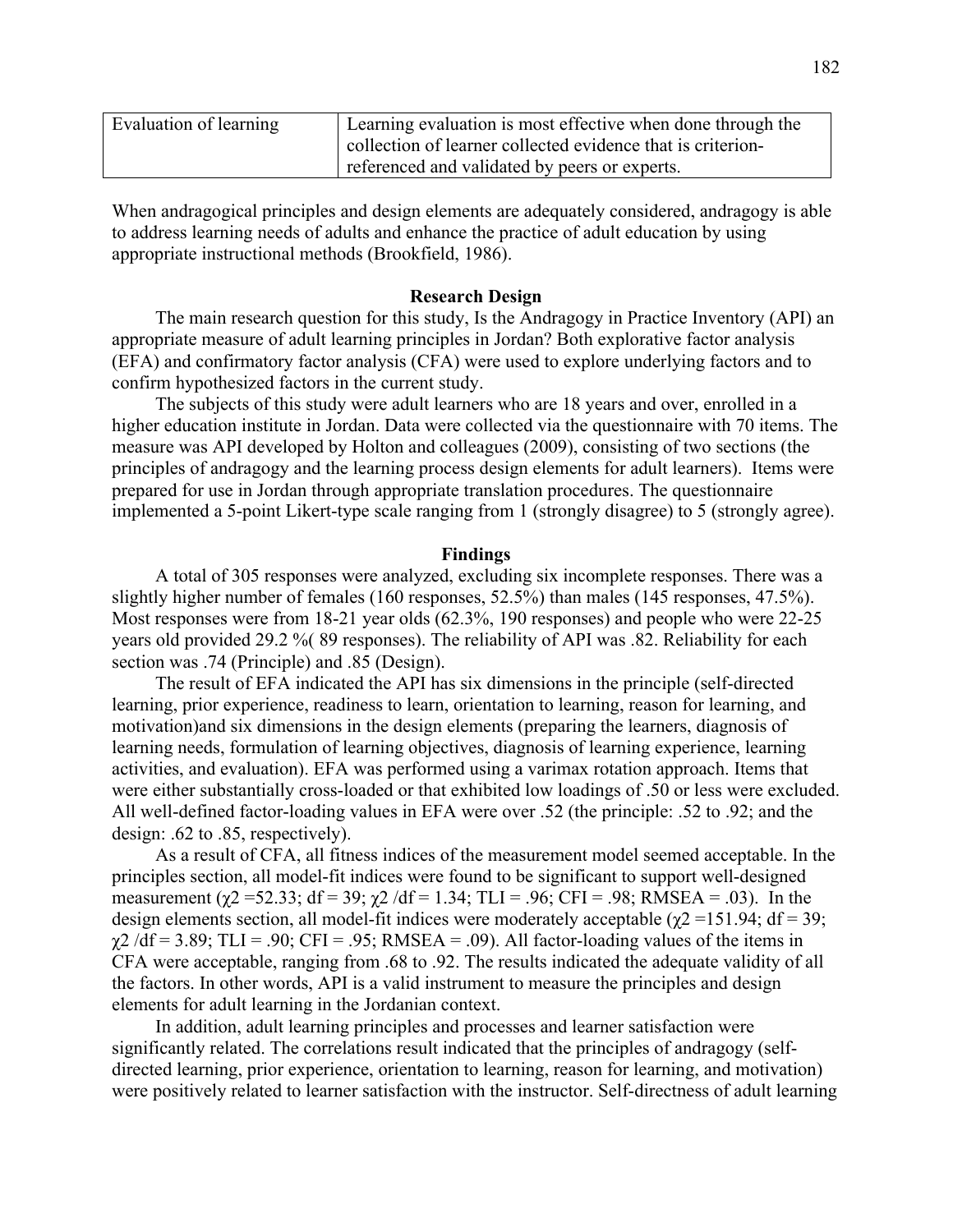also was related to satisfaction with the course structure. The design elements for adult learners (preparing the learner, diagnosis of learning needs, formulation of learning objectives, learning activities, and evaluation) were related to learner satisfaction with the testing process and course materials. In particular, preparing the learner and diagnosis of learning needs were negatively related to learner satisfaction with the testing process and course materials. Table 3 shows correlations among the variables in this study.

|                   | Variable            |        |       | 3      | 4                            |        | 6      |          |         | 9       | 10      | Π    | 12     | 13   | 14     | 15    | 16   |
|-------------------|---------------------|--------|-------|--------|------------------------------|--------|--------|----------|---------|---------|---------|------|--------|------|--------|-------|------|
| Principle<br>(74) | $1$ NTK             | ٠      |       |        |                              |        |        |          |         |         |         |      |        |      |        |       |      |
|                   | 2 SD                | $-06$  |       |        |                              |        |        |          |         |         |         |      |        |      |        |       |      |
|                   | 3 E.X               | $-17*$ | 30*   | ٠      |                              |        |        |          |         |         |         |      |        |      |        |       |      |
|                   | 4.RL                | .OG    | $14*$ | -.06   | $\qquad \qquad \blacksquare$ |        |        |          |         |         |         |      |        |      |        |       |      |
|                   | 5. OL               | .04    | .13*  | .06    | .05                          | ٠      |        |          |         |         |         |      |        |      |        |       |      |
|                   | 6.MO                | -05    | 34**  | $22**$ | 18**                         | Ĵ9     | ×      |          |         |         |         |      |        |      |        |       |      |
| Process<br>(35)   | 7.PL                | -04    | -16   | -18    | $-\Omega$                    | $-16$  | M      | ۰        |         |         |         |      |        |      |        |       |      |
|                   | 8.DL                | $-07$  | Ø7    | $18**$ | .OS                          | -.05   | .04    | $-21***$ | ٠       |         |         |      |        |      |        |       |      |
|                   | 9. SLO              | $-03$  | -.03  | .00    | .02                          | -,07   | ĴĜ,    | $-02$    | 35**    | ٠       |         |      |        |      |        |       |      |
|                   | 10. DLE             | -05    | JG.   | - 06   | -04                          | -.01   | Ĵ9     | $41***$  | $-30**$ | Ĵ4      | ٠       |      |        |      |        |       |      |
|                   | 11.LA               | -.04   | -.02  | .OO    | .02                          | $-13*$ | .04    | .15**    | .06     | $16*$   | 53*     | ۰    |        |      |        |       |      |
|                   | 12. EVA             | .04    | JG    | $13^*$ | .O1                          | -.06   | JG     | $-14$    | 53**    | $52**$  | $-23$   | ĴĴ   | ٠      |      |        |       |      |
| Learner           | 13. SIN             | -01    | $28*$ | $17**$ | -05                          | $15*$  | $18**$ | -03      | ĴŜ      | 鴋       | -.03    | 0.1  | .06    | (32) |        |       |      |
| sais<br>faction   | 14. STE             | -.07   | -01   | 10     | ĴŐ.                          | -.05   | ĴŚ     | $.22**$  | 52**    | $51***$ | $-23**$ | M    | $77**$ | M    | (34)   |       |      |
|                   | 15. SCM             | - 03   | м     | .08    | .OG                          | -.07   | Ω      | $-26***$ | $45**$  | $26**$  | $-20**$ | 51** | $32**$ | .06  | $32**$ | (33)  |      |
|                   | 16. SCS             | $-10$  | 36*   | .08    | .07                          | -.09   | .O7    | .OB      | $-02$   | -.06    | .05     | -.02 | -.00   | .02  | .02    | $-07$ | (50) |
|                   | Mean                | 290    | 3.50  | 3.91   | $\overline{282}$             | 3.50   | 3,44   | 217      | 3.64    | 3.14    | 267     | 3.18 | 327    | 420  | 3.43   | 3.70  | 3.46 |
|                   | Standard Deviations | .60    | 57    | .61    | 59                           | .73    | 57     | 册        | ,64     | .78     | ,64     | Ω    | .78    | .73  | .66    | 58    | .77  |

Table 3*. Descriptive Statistics and Correlations for the Variables* 

\*\* *p* < .01, \* *p* < .05

*Note:* Reliability coefficients (Cronbach Alpha) are in the diagonal. Principle: Need to know (NTK), Self-directed learning (SD), Prior experience (EX), Readiness to learn (RL), Orientation to learning (OL), and Intrinsic motivation to learn (MO)/Process: Preparing the learner (PL), Diagnosis of learning needs (DL), Set learning objectives (SLO), Design of the learning experience (DLE), Learning activities (LA), and Evaluation of learning (EVA)/Learner satisfaction: Satisfaction with the instructor (SIN), Satisfaction with the testing process (STE), Satisfaction with the course material and setting (SCM), and Satisfaction with course structure (SCS)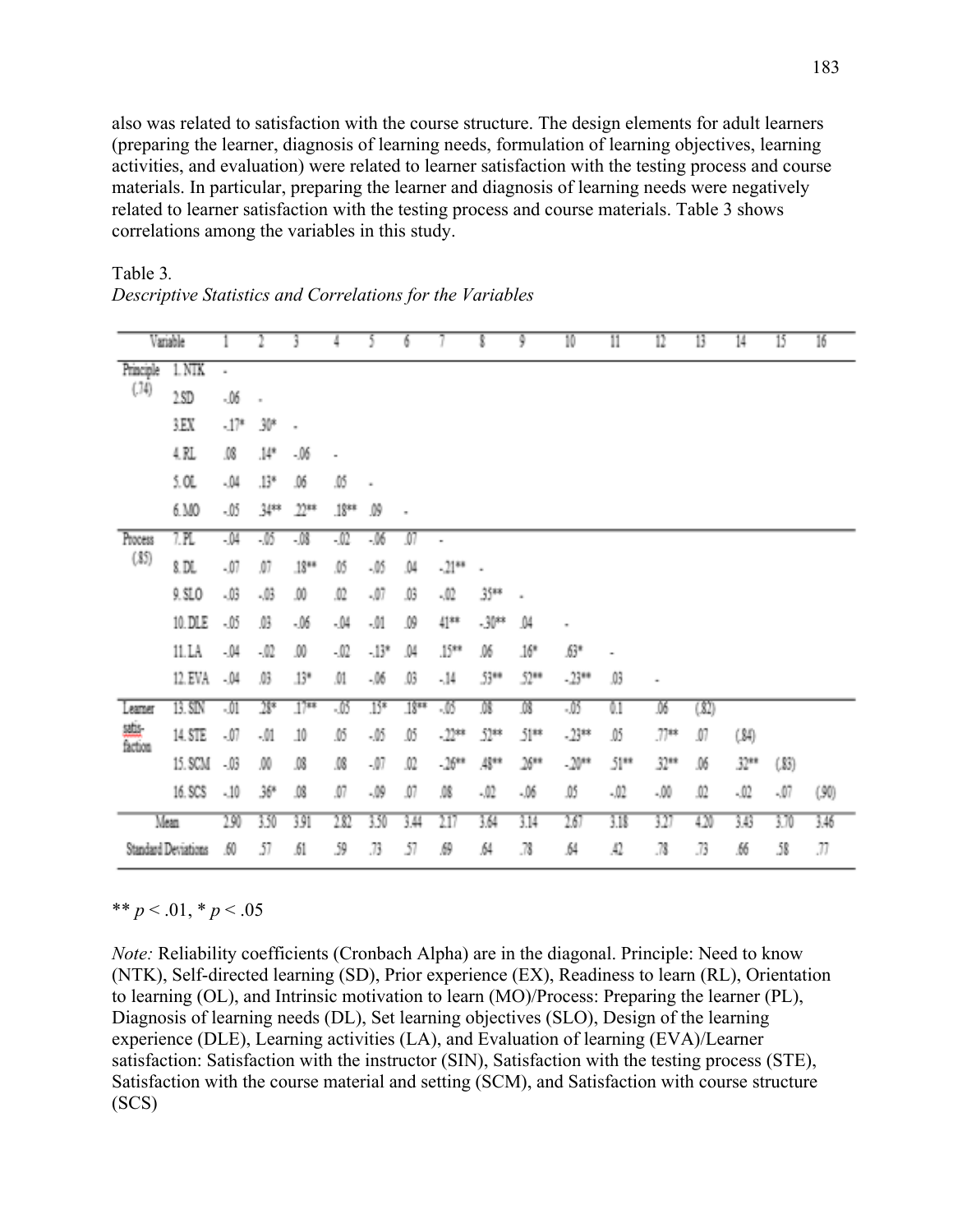## **Conclusion and Implications**

Theoretically, this is the first study validating the API in the Jordanian context. The results of the current study could serve as evidence establishing further generalizability and robustness for using the API in different countries. In addition, this study can provide a theoretical foundation to elaborate the updated version of the API and expand the application of the principles and design elements of adult learning to diverse settings. Moreover, the components of API could be predictors to enhance learning satisfaction in a wide variety of adult learning settings.

In practice, educators and practitioners in the field could use the API and apply the results to prepare and develop instructional strategies for their learners. By working with adult learners, practitioners could use the principles of adult learning to incorporate andragogical design elements into their curricula to create greater learning outcomes. Also, the API can be used as a tool to collect information and feedback from learners to enhance their motivation, improve instructional methods, and update learning activities in their respective learning contexts. Additionally, educators and practitioners would use the API to increase learner satisfaction by combining learning principles and process with contents and learning methods for adult learners.

For future research, we suggest exploring the dynamics between API and other factors influencing positive outcomes in organizations. Possible research topics include how adult learning principles and design influence informal learning in the workplace and how employees perceive the relationships between their learning experience and outcomes. The extent to which API dimensions relate to individual characteristics (e.g., gender, race, educational level and motivation) also warrants investigation.

## **References**

- Beder, H., & Carrea, N. (1988). The effects of andragogical teacher training on adult students' attendance and evaluation of their teachers. *Adult Education Quarterly, 38*(2), 75–87.
- Brookfield, S. D. (1986). *Understanding and facilitating adult learning.* San Francisco, CA: Jossey-Bass.
- Cannonier, N. N. (2014). *Self-direction in adult learning: Effect of locus of control and program design on learner motivation and training utility*. Unpublished Doctoral Dissertation, Louisiana State University.
- Feuer, D., & Gerber, B. (1988). Uh-oh: Second thoughts about adult learning theory. *Training, 25*(12), 31–39.
- Holton, E. F., Wilson, L. S., & Bates, R. A. (2009). Toward development of a generalized instrument to measure andragogy. *Human Resource Development Quarterly, 20*, 169– 193. doi: 10.1002/hrdq.20014
- Khasawneh, S., Bates, R., & Holton, E. F. (2006). Construct validation of an Arabic version of the Learning Transfer System Inventory for use in Jordan*. International Journal of Training and Development, 10*(3), 180–194. doi: 10.1111/j.1468-2419.2006.00253.x
- Knowles, M. S. (1980). *The modern practice of adult education: From pedagogy to andragogy*. New York: Cambridge Books.
- Knowles, M. S. (1984). *The adult learner: A neglected species*. Houston, TX: Gulf Publishing.
- Knowles, M. S. (1989). The making of an adult educator. San Francisco, CA: Jossey-Bass.
- Knowles, M. S., Holton, E. F., & Swanson, R. A. (1998). The adult learner: The definitive
	- classic in adult education and human resource development. Houston, TX: Gulf.
- Leigh, K., Whitted, K., & Hamilton, B. (2015). Integration of andragogy into preceptorship.